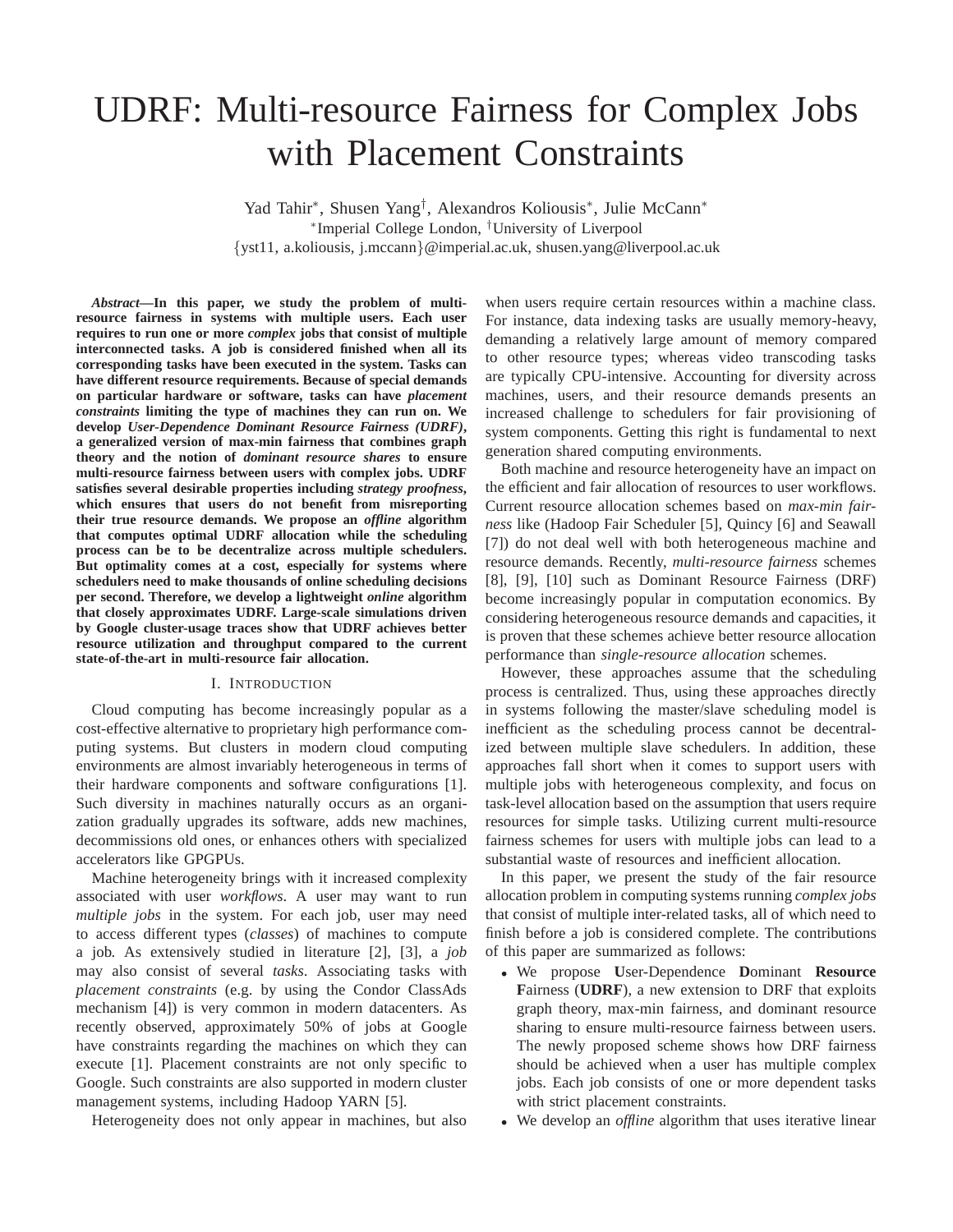programming to compute the optimal UDRF resource allocation. The scheduling process of the offline algorithm can be decentralized to support systems where schedulers follow the master/slave scheduling model. The *offline* algorithm can be expensive when thousands of scheduling decisions have to be made every second. Therefore we propose a lightweight *online* algorithm that approximates the optimal UDRF allocation.

- We prove that UDRF still inherits the four highly desirable properties of DRF including the *sharing incentive* that ensures users on a shared cluster get at least as many resources as the allocation that splits all resources equally between them; *strategy proofness* that avoids unfaithful resource demand reporting; *pareto-efficiency* that ensures no user can increase their allocation without decreasing others; and finally *envy-freeness* that guarantees no user would prefer another's allocation to its own.
- Our experimental results driven by Google cluster traces [11] show that UDRF significantly outperforms the current state-of-the-art in terms of reducing wasted resources while improving job completion times.

The remainder of the paper is organized as follows: We first describe our motivation and system model. The offline and online algorithms are proposed in Section III. Section IV provides theoretical analysis of the UDRF properties. Simulation results are presented in Section V, related work is discussed in Section VI, and conclusions in Section VII.

#### II. MOTIVATION AND MODELS

#### *A. Motivation*

To understand the complexity of scheduling resources for a system with multiple concurrent users, consider the scenario shown in Fig. 1 where the system has four machine classes (hadoop, standard, public-IP and high-memory) with different amount of resources (CPU and RAM). The system has four users with heterogeneous resource demands. Note that  $u_1$  has two different jobs (*job1* and *job2*) while the rest of the four users has only one single job. In addition, apart from  $u_2$ , all the jobs of the users consist of one task. The job of  $u_2$  has two tasks (*task1* and *task2*).



Fig. 1: A system has three machine classes and four users.

A typical approach to apply DRF on the given system is to treat the machine classes as resource types (i.e. the system in this case will have 8 resource types in total). Then, the resource demands of each user is mapped as a *resource demand vector*



Fig. 2: DRF resource allocation on the system in Fig. 1.

to all resource types. Fig. 2 shows DRF resource allocation for the system. This allocation is considered to be inefficient as it does not consider the case where the user needs to execute more than one job. Utilizing such abstraction model for resources demands can lead to poor resource allocation. The *dominant resource* of  $u_2$  and  $u_1$  is the CPU in the standard class and both users get 50% of this resource type. This means that DRF allows  $u_1$  to execute 8 jobs of  $job2<sup>1</sup>$  in the standard class and 8 jobs of *job1* in the hadoop class. This also implies that *job1* consumes only around %12 of the resources available in the hadoop class. The reset of resources are wasted and not utilized by any other user. More efficient resource allocation for u<sup>1</sup> would be to increase the resource allocation of *job1* in such away that the dominant resource of *job1* in the hadoop is 50% and the dominant resource of *job2* is also 50%. This will allow  $u_1$  to execute 28 jobs of *job1* and 8 jobs of *job2*.  $u_1$  benefits from this increase as *job1* and *job2* are completely independent jobs (i.e. there are not two tasks of one job). Furthermore, this increase does not make  $u_2$  unfair, as the dominant share for both  $u_1$  and  $u_2$  is still 50%.

Another important question is that *if the scheduler follows the master/slave model, how can the scheduling process be decentralized?* Herein, scheduling decisions are not made by a *monolithic* scheduler. Instead the system has a *master* resource manager that coordinates a set of *slave* schedulers. It is unclear how users and machine classes should be distributed among the slaves. If it is randomly assigned, tasks may be treated in isolation leading to inefficient resource allocation. For example in Fig. 1, if the resource allocation allows  $u_2$  to execute more tasks of  $task2$  than  $task1, u_2$  does not benefit from this increase as it does not increase the number of jobs  $u_2$  can execute. To allow  $u_2$  to run more jobs, the allocation must increase the number of tasks for both *task1* and *task2*. In addition, distributing users arbitrarily may raise fairness issues. Users with common interests on a specific machine class may be handled by multiple schedulers. This may result in users in one slave scheduler getting more shared resources (i.e. become fairer) compared with users handled by other slave schedulers. *B. System Model*

*1) System Capacity:* We consider a networked system consisting of a set of machine classes (MCs)  $\mathcal{M}$  and a set of users  $U$ . Each machine class provides  $K$  types of resources such as CPU, memory, and bandwidth. For  $m \in \mathcal{M}$ , let

<sup>1</sup>The number of jobs is computed from dividing the amount of dominant resource allocated over the dominant resource demand. For  $u_1$ , it is  $\frac{8}{1} = 8$ .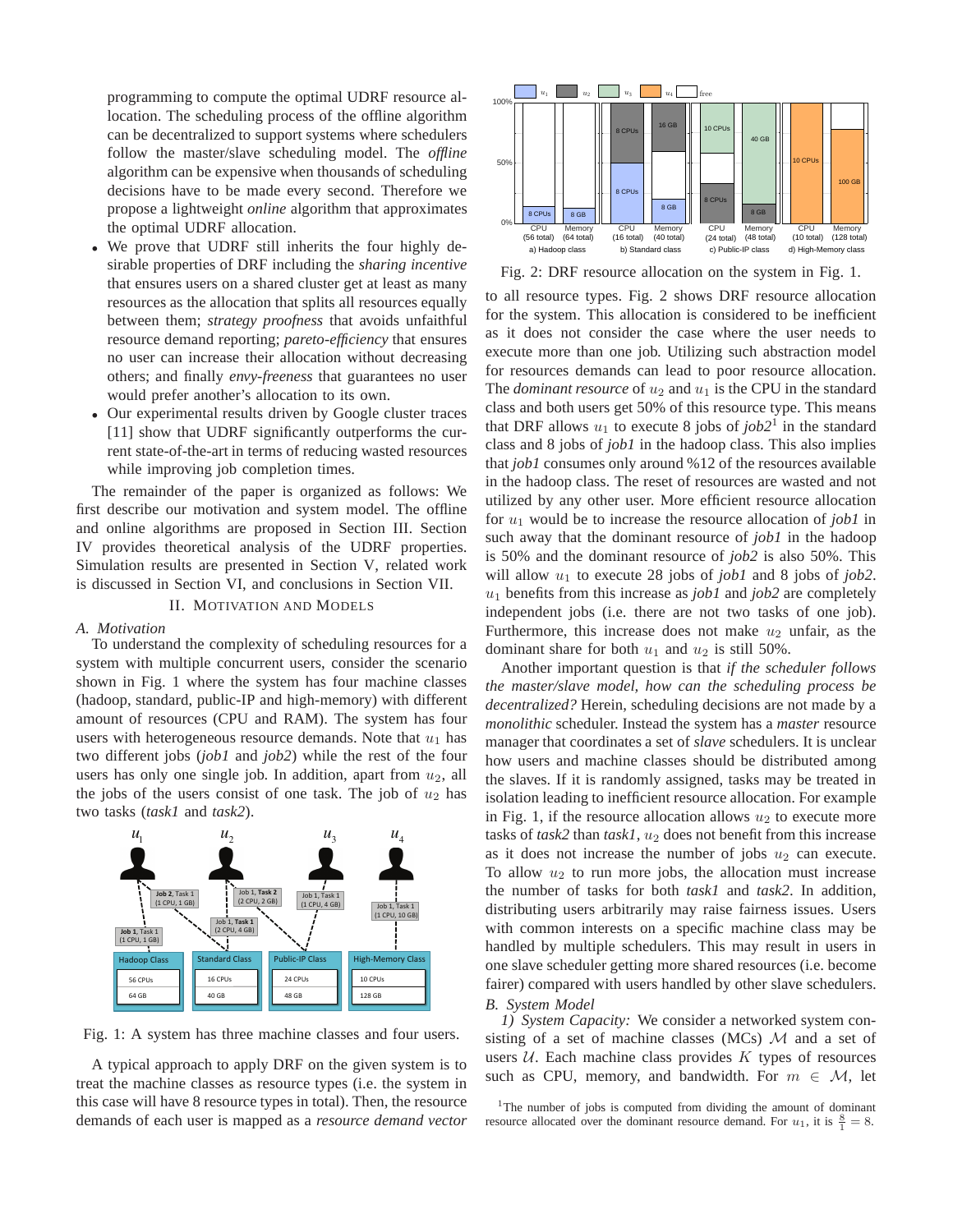a K-dimensional vector  $\mathbf{c}_m = (c_{m,1},...,c_{m,K})$  to represent its resource capacities, where each entry  $c_{m,k}$   $1 \leq k \leq K$ represents the resource capacity of  $k$ th resource of  $m$ . The resource capacity of the system C is represented as a  $|\mathcal{M}| \times K$ dimensional matrix.

In the rest of this paper, we will use a tuple  $(m, k)$ ,  $m \in$  $M, 1 \leq k \leq K$  to refer to a specific resource.

2) User Jobs and Resource Demand Graph: Let  $J^u$  represents the set of jobs that user  $u \in \mathcal{U}$  wants to execute in the system. Each job  $j \in J^u$  requires a set of resources from each machine class. Let  $\mathbb{R}^j$  be a  $|\mathcal{M}| \times K$ -dimensional matrix where each entry  $\mathbf{R}_{m,k}^j$  is the amount of resource that job j requires from  $(m, k)$ , which can be either zero or positive. Let  $\mathbf{R}^u$  be the *gross resource requirements* of user  $u \in \mathcal{U}$  such that

$$
\mathbf{R}_{m,k}^{u} = \sum_{j \in \mathbf{J}^{u}} \mathbf{R}_{m,k}^{j}
$$
 (1)

The *strictly positive gross demand* of u is defined as

$$
\mathcal{P}_u := \{ (m, k) : \mathbf{R}_{m, k}^u > 0, m \in \mathcal{M}, 1 \le k \le K \} \tag{2}
$$

We defined  $\mathcal{U}_{m,k}$  as a set of users that has *strictly positive gross demand* for resources  $(m, k)$ 

$$
\mathcal{U}_{m,k} := \{ u : \mathbf{R}_{m,k}^u > 0, u \in \mathcal{U} \}
$$
 (3)

## *C. Topological User Dependency*

To model the dependency of all users in  $U$  in terms of their resource demands, we define the following graph model.

**Definition 1.** [User Dependency Graph]. Let an undirected graph  $G(\mathcal{U}, \mathcal{L})$  denotes the dependency of all users, where

$$
\mathcal{L} := \{(u, v) : u, v \in \mathcal{U}, \ \mathcal{P}_u \cap \mathcal{P}_v \neq \emptyset\}
$$

is the set of the edges of the graph. As observed, each edge  $(u, v) \in \mathcal{L}$  indicates that two users u and v share one or more resources provided by the system.

**Definition 2.** [Resource-Dependent User Cluster (RDUC)]. For a given user dependence graph  $G(\mathcal{U}, \mathcal{L})$ , we define a Resource-Dependent User Cluster (RDUC)  $C \subseteq U$  as a set of users that are in one connected component<sup>2</sup> of  $G(\mathcal{U}, \mathcal{L})$ . From this definition, two users  $u_1$  and  $u_2$  may not directly have common resources in a RDUC  $C$ . However the resource demands of  $u_1$  would certainly affect all the users  $v \in \mathcal{U}_{m,k}, \ (m,k) \in \mathcal{P}_{u_1}$ . Repeating this process for each v realizes that  $u_2$  is indirectly dependent on  $u_1$ . This also concludes that *all users in any given RDUC are either directly or indirectly affect each other*.

#### *D. Objective and Desired Properties*

The objective of this paper is to develop a job scheduling algorithm to find job assignment vector for each user:

$$
\mathbf{x}^u = (x_1, x_2, ..., x_{|\mathbf{J}^u|})
$$
(4)

 $2A$  connected component in graph theory is defined as a subgraph that provides a maximal set of vertices such that paths are found between every two vertices.

where  $x_j$  represents the number of times for job type  $j \in \mathbf{J}^u$ user  $u$  can execute in the system. The resource allocated for  $u$ user is denoted as a matrix  $A^u(x^u)$  where each entry is defined as:

$$
\mathbf{A}_{m,k}^{u} = \sum_{j \in \mathbf{J}^{u}} x_{j} \mathbf{R}_{m,k}^{j}
$$
 (5)

**Definition 3.** [Feasible Job Allocation]. *Job assignment vectors for all the users are feasible if the following condition is satisfied*:

$$
\sum_{u \in \mathcal{U}} \mathbf{A}^u(\mathbf{x}^u) \preceq \mathbf{C} \tag{6}
$$

where  $\preceq$  means entry-wise smaller than or equal to.

The scheduling algorithm is expected to achieve the following desirable properties:

- *Pareto-efficiency.* The number of jobs allocated for any user  $u \in \mathcal{U}$ ,  $x_u$  cannot be increased without decreasing job allocation of other users  $x_v$ ,  $v \in \mathcal{U}$ ,  $v \neq u$ .
- *Envy-freeness.* No user would want to change their allocation with the allocation of another user:

$$
x^{u}(\mathbf{A}^{u}) \geq x^{u}(\mathbf{A}^{v}), \ \forall u, v \in \mathcal{U}, v \neq u \tag{7}
$$

where  $x^u(\mathbf{A}^u)$  represents the total number of assigned jobs that uses the dominant demand resource. User  $u$ obtains  $x^u(A^u)$  once u is a saturated user.

• *Sharing Incentive.* No user is better off if all resources are equally partitioned among them:

$$
x^u(\mathbf{A}^u) \ge x^u(\mathbf{C}/|\mathcal{U}|), \ \forall u \in \mathcal{U}
$$
 (8)

• *Strategy-proofness.* No user can increase their job allocation by lying about their demands, i.e.

$$
x^{u}(\widehat{\mathbf{R}}^{u}) \leq x^{u}(\mathbf{R}^{u}), \ \forall u \in \mathcal{U}, \ \forall \ \widehat{\mathbf{R}}^{u} \neq \mathbf{R}^{u} \qquad (9)
$$

where  $x^u(\hat{\mathbf{R}}^u)$  represents the number of jobs allocated to user u according to their claimed demand  $\widehat{\mathbf{R}^u}$ .

# III. USER-DEPENDENCE DOMINANT RESOURCE FAIRNESS

Let  $d_{m,k}^j = \frac{\mathbf{R}_{m,k}^j}{c_{m,k}}$  be the *job demand share* for job *j* from resource type  $k$  in machine class  $m$ .

In a RDUC  $C \in \mathbb{C}$ , the *dominant user demand share* over all demanded resources  $\mathcal{P}(\mathcal{C}) = \bigcup$  $\bigcup_{u \in \mathcal{C}} \mathcal{P}_u$  is therefore defined as:

$$
d_u^{\max} = \max_{(m,k)\in\mathcal{P}(\mathcal{C})} \sum_{j\in\mathbf{J}^u} d_{m,k}^j
$$
 (10)

Given that, the job demand share can be *normalized* with respect to user dominant demand share as follow:

$$
\hat{d}_{m,k}^j = \frac{d_{m,k}^j}{d_u^{\max}}, j \in \mathbf{J}^u
$$
\n(11)

We define *RDUC-wise dominant share* for a user in a RDUC  $C \in \mathbb{C}$  as:

$$
s_u^{\max} = d_u^{\max} \max_{(m,k)\in\mathcal{P}(\mathcal{C})} \sum_{j\in\mathbf{J}^u} x_j \hat{d}_{m,k}^j \tag{12}
$$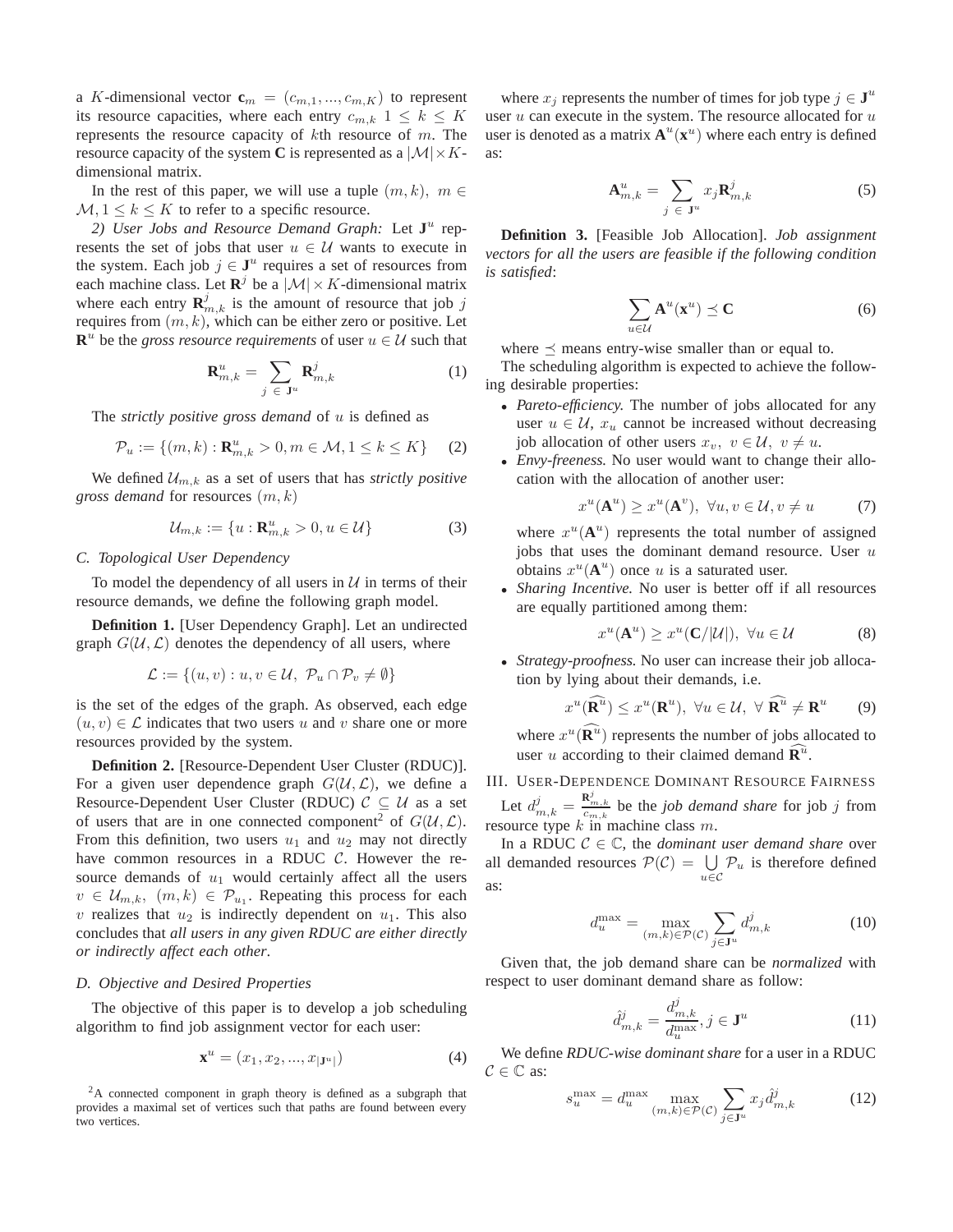## *A. Offline Algorithm*

The main objective of the offline algorithm is to achieve max-min fairness for RDUC-wise dominant share for each RDUC. This is computed while the scheduling process can be decentralized over multiple slave schedulers. The pseudo code of our offline algorithm is summarized in Fig. 3.

| Variables:                                                                                                                                               |
|----------------------------------------------------------------------------------------------------------------------------------------------------------|
| t: current round of the algorithm.                                                                                                                       |
| $\mathcal{J}_{us}(t)$ : the set of all unsaturated jobs at round t.                                                                                      |
| $\mathcal{J}_s(t)$ : the set of newly saturated jobs at round t.                                                                                         |
| $\mathcal{U}_{us}$ : set of unsaturated users.                                                                                                           |
| $\mathcal{U}_s$ : set of saturated users.                                                                                                                |
| Input:                                                                                                                                                   |
| $\mathbf{R}_{m,k}^j$ resource demands for $\forall j \in \mathbf{J}^u, u \in \mathcal{U}$                                                                |
| Output:                                                                                                                                                  |
| $\mathbf{X} := \{x_j : \forall j \in \mathbf{J}^u, u \in \mathcal{U}\}\$                                                                                 |
| <b>Functions:</b>                                                                                                                                        |
| $\mathit{findRDUCs}(\mathcal{U}, C)$ : returns a set of RDUCs for the given users.                                                                       |
| <b>Master - Main Algorithm:</b>                                                                                                                          |
| 01: $\mathbb{C} \leftarrow \text{findR DUCs}(\mathcal{U}, \mathbf{C});$<br>// update RDUCs                                                               |
| 02: for all $C \in \mathbb{C}$ do                                                                                                                        |
| $\mathbf{R}(\mathcal{C}) \leftarrow {\{\mathbf{R}_{m,k}^j : u \in \mathbb{C}, j \in \mathbf{J}^u, (m,k) \in \mathcal{P}(\mathcal{C})\};$<br>03:          |
| //construct all the demanded resources for $C$                                                                                                           |
| $\mathbb{E}[\mathbf{X}] \leftarrow \textbf{scheduleJobs}(\mathcal{C}, \mathbf{R}(\mathcal{C}), \mathbf{C}, \mathbf{X});$<br>04:                          |
| $05:$ end for                                                                                                                                            |
| Slave - scheduleJobs( $C, R(C), C, X$ ):                                                                                                                 |
| 06: $\mathcal{U}_{us} \leftarrow \{u : u \in \mathcal{C}\}, \mathbf{C}(t) \leftarrow \mathbf{C};$                                                        |
| 07: while $\mathcal{U}_{us} \neq \emptyset$ do                                                                                                           |
| $\mathcal{J}_{us}(t) \leftarrow \{j : j \in \mathbf{J}^u, u \in \mathcal{U}_{us}\};$ // update unsaturated jobs<br>08:                                   |
| 09: <b>compute</b> $\hat{d}_{m,k}^j, \forall j \in \mathcal{J}_{us}(t)$ ;<br>//based on Eq. $11$                                                         |
| 10: $b \leftarrow 1/\max_{(m,k)\in \mathcal{P}(\mathcal{C})} \sum_{j\in \mathcal{J}_{us}(t)} \hat{d}_{m,k}^j$                                            |
| //RDUC-dominant share maximization                                                                                                                       |
| while $\mathcal{J}_{us}(t) \neq \emptyset$ do<br>11:                                                                                                     |
| for all u has a job $j \in \mathcal{J}_{us}(t)$<br>12:                                                                                                   |
| $\mathcal{S}(t) \leftarrow \{(m,k) \in \mathcal{P}(\mathcal{C}), c_{m,k}(t) \neq 0\};$<br>13:                                                            |
| $r_u \leftarrow \max_{(m,k)\in\mathcal{S}(t)} \sum_{j\in\mathbf{J}^u} d_{m,k}^j;$<br>14:                                                                 |
| $\hat{x}_j \leftarrow \frac{b}{r_u d_u^{\max}}, \forall j \in \{v : v \in \mathbf{J}^u, v \in \mathcal{J}_{us}(t)\};$<br>15:                             |
| // allocate jobs                                                                                                                                         |
| $\mathbf{A}^u \leftarrow \mathbf{A}^u$ , compute new $\mathbf{A}^u(\hat{x}_j)$ ; //based on Eq. 5<br>16:                                                 |
| end for<br>17:                                                                                                                                           |
| $\mathbf{C}(t) \leftarrow \mathbf{C} - \sum_{j \in \mathbf{J}^u} \hat{x}_j \mathbf{R}_{m,k}^j, \forall u \in \mathcal{U}_{us};$ //update capacity<br>18: |
| $\mathcal{J}_s(t) \leftarrow \{j: \exists (m,k) \in \mathbf{R}^j > 0, c_{m,k}(t) = 0 \vee \hat{\mathbf{A}^u} = \mathbf{A}^u\};$<br>19:                   |
| $\mathcal{J}_{us}(t+1) \leftarrow \mathcal{J}_{us}(t+1) - \mathcal{J}_{s}(t)$ ; //new unsaturated jobs<br>20:                                            |
| 21:<br>$t \leftarrow t + 1;$                                                                                                                             |
| 22:<br>end while                                                                                                                                         |
| $x_j \leftarrow \hat{x}_j, \forall j \in \mathbf{J}^u, u \in \mathcal{U}_{us};$<br>23:                                                                   |
| 24:<br>$\mathbf{C} \leftarrow \mathbf{C}(t);$                                                                                                            |
| $\mathcal{U}_s \leftarrow \{u : \exists (m,k) \in \mathcal{P}_u, c(m,k) = 0\};$<br>25:                                                                   |
| 26:<br>$\mathcal{U}_{us} \leftarrow \mathcal{U}_{us} - \mathcal{U}_s;$                                                                                   |
| 27: end while                                                                                                                                            |
| 28: return X;                                                                                                                                            |
|                                                                                                                                                          |

Fig. 3: The UDRF offline algorithm.

In the beginning of the algorithm, the master scheduler first computes  $\mathbb{C}$  (line 01). Here, the function  $\mathit{findRDUCs}(\mathcal{U}, \mathbb{C})$ establishes the user dependence graph  $G(\mathcal{U}, \mathcal{L}(t))$  at round t, by setting  $\mathcal{L}(t) \leftarrow \{(u, v) : u, v \in \mathcal{U}, \mathcal{P}_u \cap \mathcal{P}_v \neq \emptyset\}$  and then it computes C by detecting all graph components of  $G(\mathcal{U},\mathcal{L}(t)),$ based on graph traversal algorithms (e.g. Breadth-First Search) with linear complexity of  $O(|\mathcal{U}| + |\mathcal{L}(t)|)$  [12].

After the completion of C, in line 04 the master scheduler allocates each graph component  $C \in \mathbb{C}$  to a slave scheduler. The slave scheduler then independently executes **scheduleJobs** $(C, R(C), C, X)$  and returns the number of job allocated for each user. It is worth noting that in this approach slave schedulers do not need to communicate with each other during the scheduling process. If the system does not adhere to the master/slave paradigm (i.e. the system has one scheduler), then the master scheduler computes **scheduleJobs** by itself.

From line 06-28, the offline algorithm maximizes the minimum level of RDUC-wise dominant share for each user in the RDUC. In line 08-10, the offline algorithm equalizes the RDUC-wise dominant share that each user get from the RDUC. This is done through multiple iterations. In each iteration, the algorithm first adds the jobs of the unsaturated users to the unsaturated job set (line 08). Then the algorithm finds the job assignment vector for each unsaturated user through one or more iterations (line 11-22). In each iteration, the algorithm increases job allocation for each unsaturated job (line 14-15) while the constraint defined in Eq. 12 is strongly maintained. Line 14 finds a modifier that equalizes the dominant share of all jobs belonging a user to  $d_u^{\max}$ . After resources are allocated (line 16) to all current unsaturated jobs  $\mathcal{J}_{us}(t)$ , the algorithm updates the resource capacity (line 18) and removes the jobs that has been saturated (line 19-20). We define a saturated job as a job that either has a positive demand for resource type but the resource is saturated, or the algorithm cannot increase its allocation anymore because of constraint 12. In line 25-26, we remove the users which has at least a job depending on one or more saturated resource from the unsaturated user set. This process is repeated until all users in the RDUC are saturated.

#### *B. Numerical example*

Consider the four-user example in Section II-A. In the beginning, the *findRDUCs* function returns two RDUCs  $(C_1)$ and  $C_2$ ).  $C_1$  contains three users  $u_1$ ,  $u_2$ , and  $u_3$  and  $C_2$  has only one user  $u_4$ . At the first round, the offline algorithm allocates resources for users in  $C_1$ . As result, it is going to add the jobs of  $u_1$ ,  $u_2$ , and  $u_3$  to the unsaturated job set  $\mathcal{J}_{us}$ . The offline algorithm equalizes the dominant shares of  $u_1$ ,  $u_2$ , and  $u_3$  as they belong to the same RDUC  $(C_1)$ . The resource shares for  $u_1$  and  $u_2$  in the standard class are  $\langle 1/2, 2/5 \rangle$  and  $\langle 1/2, 1/5 \rangle$ respectively. In the hadoop class  $u_1$  gets  $\langle 1/7, 1/8 \rangle$ . For the resources in the public-IP class,  $u_2$  gets  $\langle 1/3, 1/6 \rangle$  and  $u_3$ receives  $\langle 1/4, 1/2 \rangle$ . This round saturates all the jobs except to *job1* for  $u_1$  and *job1* to  $u_3$ . Currently,  $d^{\max}$  for  $u_1$ ,  $u_2$ , and  $u_3$  in this allocation are equal to  $1/2$ . In the next iteration, the algorithm allocates more resources for unsaturated jobs.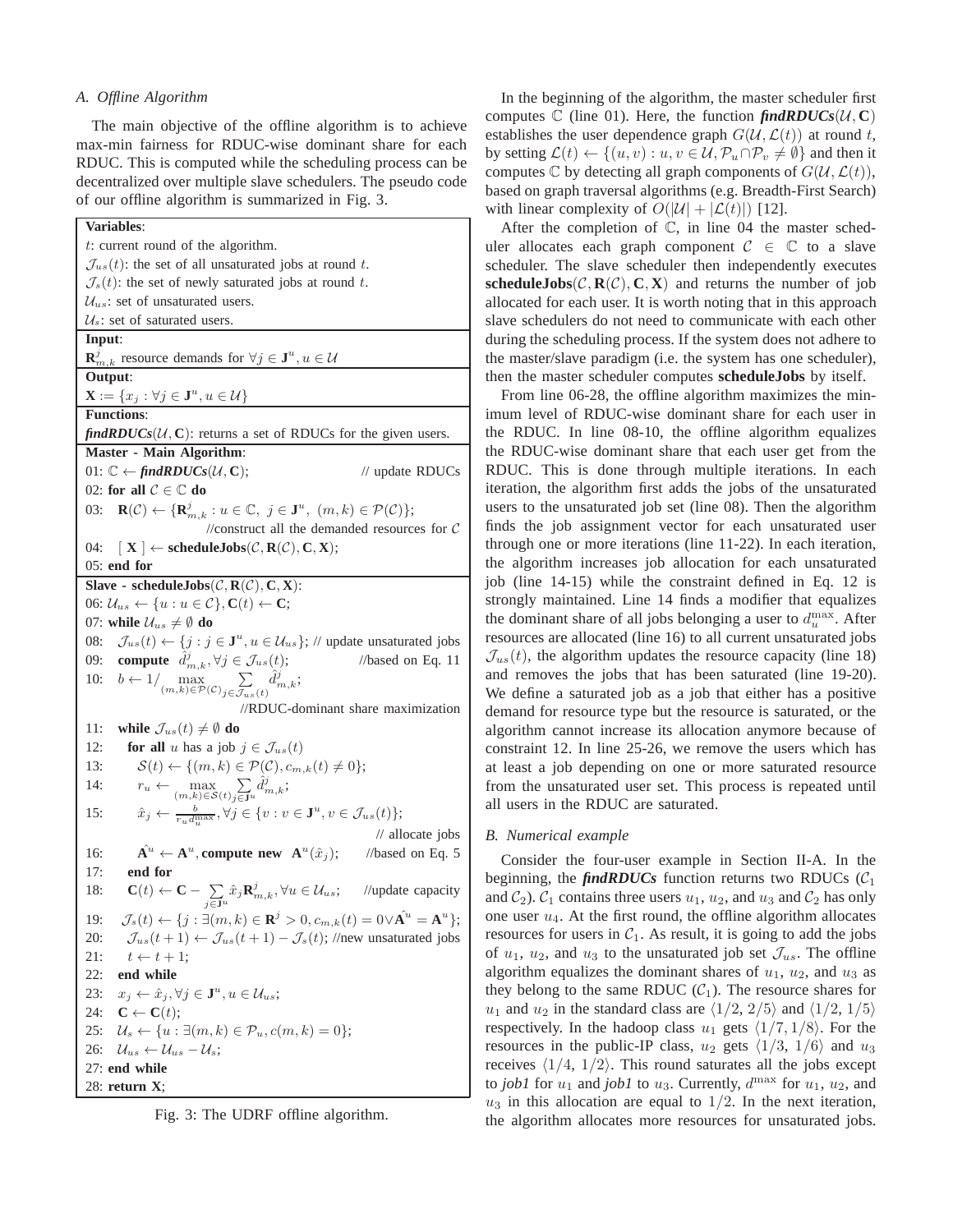The new resource allocation for  $u_1$  in the hadoop class is  $\langle 1/2, 7/16 \rangle$ . Similarly, in the public-ip class  $u_3$  allocation is  $\langle 5/12, 5/6 \rangle$ . In the next round, the algorithm will process the users in  $C_2$ . Since  $u_4$  is the only active user in  $C_2$ , UDRF allows the job of  $u_4$  to have the resource shares  $\langle 1, 25/32 \rangle$ . Fig. 4 shows the final outputs of the offline algorithm.



Fig. 4: UDRF allocation for the scenario shown in Fig. 1. *C. Online Algorithm*

In cloud computing, resource demands for machine classes can be highly dynamic. New users join the cluster, other users depart from it. Users may change their resource requirements. Datacenter schedulers may require making thousands of online decisions in every second as new jobs continuously arrive or when resources become available. The offline algorithm is expensive to compute. Therefore, the online algorithm seeks an approximation of UDRF that can be efficiently implemented in todays online schedulers. Fig. 5 outlines how schedulers based on UDRF can allocate resources to new incoming jobs without modifying the allocation of existing ones.

- 1: **if** a new user comes or an existing user leaves the system **then**
- 2: update the user dependence graph and corresponding RDUCs;
- 3: allocate each RDUC to a slave;
- 4: **end if**
- 5: **If** a resource in a RDUC C frees up **then**
- 6: the corresponding scheduler for RDUC allocates a job for user in  $C$  with lowest RDUC-wise dominant share without breaking the feasibility of the current allocation;
- 7: **end if**

Fig. 5: The UDRF online algorithm.

#### IV. FAIRNESS PROPERTIES ACHIEVED BY UDRF

This section demonstrates how UDRF achieves the fairness properties of Pareto-efficiency, Strategy-proofness, Envyfreeness, and Sharing Incentivisation.

**Lemma 1.** Each user  $u \in \mathcal{U}$  in UDRF allocation has at least one saturated resource at a MC

$$
\exists (m,k) \in \mathcal{P}_u, \text{ s.t. } \sum_{v \in \mathcal{U}_{m,k}} \mathbf{A}_{m,k}^v = c_{m,k} \tag{13}
$$

**Proof.** We proof this lemma by contradiction. Suppose there exists a user u such that all resources are unsaturated under the UDRF allocation,

$$
\forall (m,k) \in \mathcal{P}_u, \text{ s.t. } \sum_{v \in \mathcal{U}_m} \mathbf{A}_{m,k}^v < c_{m,k} \tag{14}
$$

This means that  $u$  is not a saturated user, which implies that the offline algorithm does not terminate and UDRF allocation has not yet been computed. This contradicts the fact that  $u$  is under the UDRF allocation.

**Theorem 1.** UDRF achieves Pareto-efficiency.

**Proof.** According to Lemma 1, each user u has a saturated resource  $(m, k)$ . We have

$$
\sum_{u \in \mathcal{U}_{m,k}} \sum_{j \in \mathbf{J}^u} x_j \mathbf{R}_{m,k}^j = c_{m,k} \tag{15}
$$

 $\sum_{j} \in \mathbf{J}^u$   $x_j \mathbf{R}_{m,k}^j = \mathbf{A}_{m,k}^u = c_{m,k}$ , then  $x_u$  cannot be If no other user uses the saturated resource  $(m, k)$  (i.e. increased, since  $c_{m,k}/\mathbf{R}_{m,k}^u$  is fixed; otherwise, the increase of  $x_u$  must result in the decrease of some other users  $v \in \mathcal{U}_{m,k}$ that also use this resource, according to  $(15)$ .

**Theorem 2.** UDRF allocation is envy-free.

**Proof.** Consider two users u and v. Let  $t_u$  and  $t_v$  be the last rounds in which  $u$  and  $v$  were allocated resources. We have two cases:

- If  $t_v > t_u$ , then u became saturated earlier than v. This implies that  $\mathcal{P}_u \not\subseteq \mathcal{P}_v$  and  $x^u(\mathbf{A}^v) = 0$ .
- If  $t_v \leq t_u$ , then it is obvious that  $s_u^{\max} \geq s_v^{\max}$ . Therefore  $x^u(\mathbf{A}^u) = s_u^{\max}/d_u^{\max} \geq s_v^{\max}/\max d_u^{\max} = x^u(\mathbf{A}^v).$

Both cases demonstrate  $x^u(A^u) \geq x^u(A^v)$ , i.e. u does not envy  $v$ .

**Theorem 3.** UDRF allocation achieves sharing incentive.

**Proof.** Let  $t$  be the last round in which a user  $u$  were allocated resources (i.e.  $u$  is a newly saturated user at round  $t$ ). Let  $\mathcal C$ be the RDUC to which  $u$  belongs. Its dominant share

$$
s_u^{\max}(t) \quad \geq \quad 1/|\mathcal{C}| \geq 1/|\mathcal{U}|
$$

Let  $(m, k)$  be the dominant resource of u (i.e.  $\sum_{j=1}^{|{\bf J}^u|} d^j_{m,k}(t) =$  $d_u^{\max}(t)$ ), we have :

$$
x^{u}(\mathbf{A}^{u}) = \frac{1}{\mathbf{R}_{m,k}^{u}} \mathbf{A}_{m,k}^{u}(t) = \frac{1}{\mathbf{R}_{m,k}^{u}} \frac{s_{u}^{\max}(t)}{\sum_{j=1}^{|\mathbf{J}^{u}|} d_{m,k}^{j}(t)} \mathbf{R}_{m,k}^{u}
$$
  
\n
$$
\geq \frac{1}{\mathbf{R}_{m,k}^{u}} \frac{1}{|\mathcal{U}|} \frac{c_{m,k}}{\mathbf{R}_{m,k}} \mathbf{R}_{m,k}^{u} \geq \frac{1}{\mathbf{R}_{m,k}^{u}} \frac{c_{m,k}}{|\mathcal{U}|}
$$
  
\n
$$
= x^{u}(\mathbf{C}/|\mathcal{U}|)
$$

This completes the proof of Theorem 3.

**Theorem 4.** UDRF allocation is strategy proof.

**Proof.** Consider a user u reports an untruthful resource demand matrix  $\hat{\mathbf{R}}^u \neq \mathbf{R}^u$ . Let t and  $\hat{t}$  be the rounds in which  $u$  was saturated for the faithful and unfaithful reports respectively. Suppose  $x^u(\hat{\mathbf{R}}^u) > x^u(\mathbf{R}^u)$ , which means  $\forall (m, k) \in \mathcal{P}_u, \ \mathbf{A}_{m,k}^u \leq \hat{\mathbf{A}}_{m,k}^u \text{ and } t \leq \hat{\hat{t}}$ , where  $\hat{\mathbf{A}}_m^u$  $_{m,k}$ represents the allocation of a given resource  $(m, k)$  when u claims  $\hat{\mathbf{R}}^u$ . Let  $(m^*, k^*)$  be the saturated resource (at round t) when u claims  $\mathbf{R}^u$ ). We have two cases

1) If  $\{u\} = \mathcal{U}_{m^*,k^*}, (m^*,k^*)$  has only one user u. Therefore, we have

$$
\mathbf{A}_{m^*,k^*}^u = c_{m^*,k^*} \ge \widehat{\mathbf{A}}_{m^*,k^*}^u \tag{16}
$$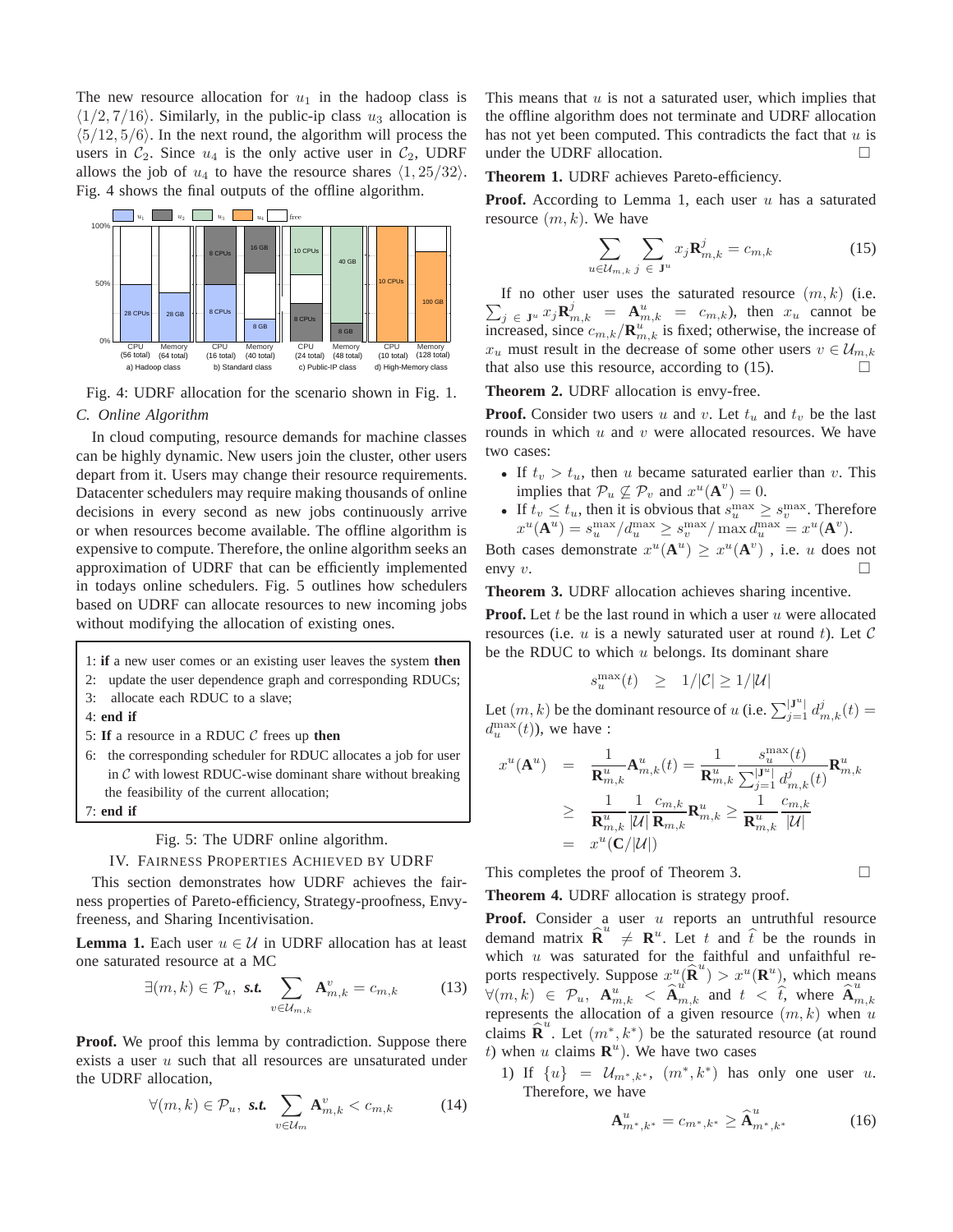2) If  $\{u\} \subset \mathcal{U}_{m^*,k^*}$ . Since  $t < \widehat{t}_{\widehat{n}}(m^*,k^*)$  should not be saturated at t when u claims  $\hat{\mathbf{R}}^u$ , which implies that

$$
\widehat{\textbf{A}}_{m^*,k^*}^u \leq c_{m^*,k^*}-\sum_{v\in \mathcal{U}_{m^*,k^*}-\{u\}}\textbf{A}_{m^*,k^*}^v = \textbf{A}_{m^*,k^*}^u
$$

Both cases contradict the supposition that  $A_{m,k}^u$  <  $\widehat{\mathbf{A}}^{u}_{m,k}, \ \forall (m,k) \in \mathcal{P}_u.$ 

## V. EVALUATION

We evaluated UDRF against the current state-of-the art in multi-resource fairness, DRF. We use Google workload traces published in [11]. The traces contain task scheduling information for a 12K-machine cluster. For confidentiality, the resource capacities of machines in the traces are normalized so that the value of the most powerful machine is 1. Each machine has one or more attributes, which are key-value pairs representing machine properties (kernel version, clock speed, external IP, etc). Users represent Google engineers and services who submit jobs to the cluster. A job is comprised of one or multiple tasks, each of which is accompanied by a set of resource requirements and constraints on machine attributes. From the Google traces we extract the computing demands, placement constraints, and job arrival times for jobs and its corresponding tasks. Based on resource capacities and machine attributes, we assign each machine into its corresponding machine class. In total, the cluster has 700 distinct classes. We use the placement constraints of the tasks to map the dependencies between the users and the machine classes. To simulate that a user may want execute a job multiple times, we randomly assign each job with a variable which indicates the total number of times the job has to run in the system.



Fig. 6: Number of users with average user degree in RDUCs.

**10**





Fig. 8: CDF of required machines classes for the jobs.



Fig. 9: Wasted CPU and Memory from DRF in compare to UDRF.

Overall, the 24-hour data contains information about 580 users and 19K jobs. Fig. 6 depicts that the number of users using the system is time varying. We observe that the more users are available in the system, the higher the node degree in RDUCs. This also has an effect on the number of RDUCs existing in the system, as depicted in Fig. 7. Throughout the experiment, the system can have from one to eight RDUCs. We notice that around 65% of jobs required between one to two machine classes as shown in Fig. 8 where the CDF of the required machine classes of the jobs is displayed. Users requesting to execute a large number of jobs often have demands on a wide range of machine classes.

We compare the performance of UDRF with respect to scheduling with DRF. We have implemented two schedulers. The first scheduler uses the online algorithm of UDRF, and the second scheduler runs the *progressive filling* of DRF [8]. In the DRF scheduler, the machine classes are mapped as resources as described in Section II-A. Resource scheduling decisions





(b) Completion time reduction for jobs with different execution times requirements



(c) Completion time reduction categorized by machine classes.

Fig. 10: UDRF improvements on job completion times over DRF.